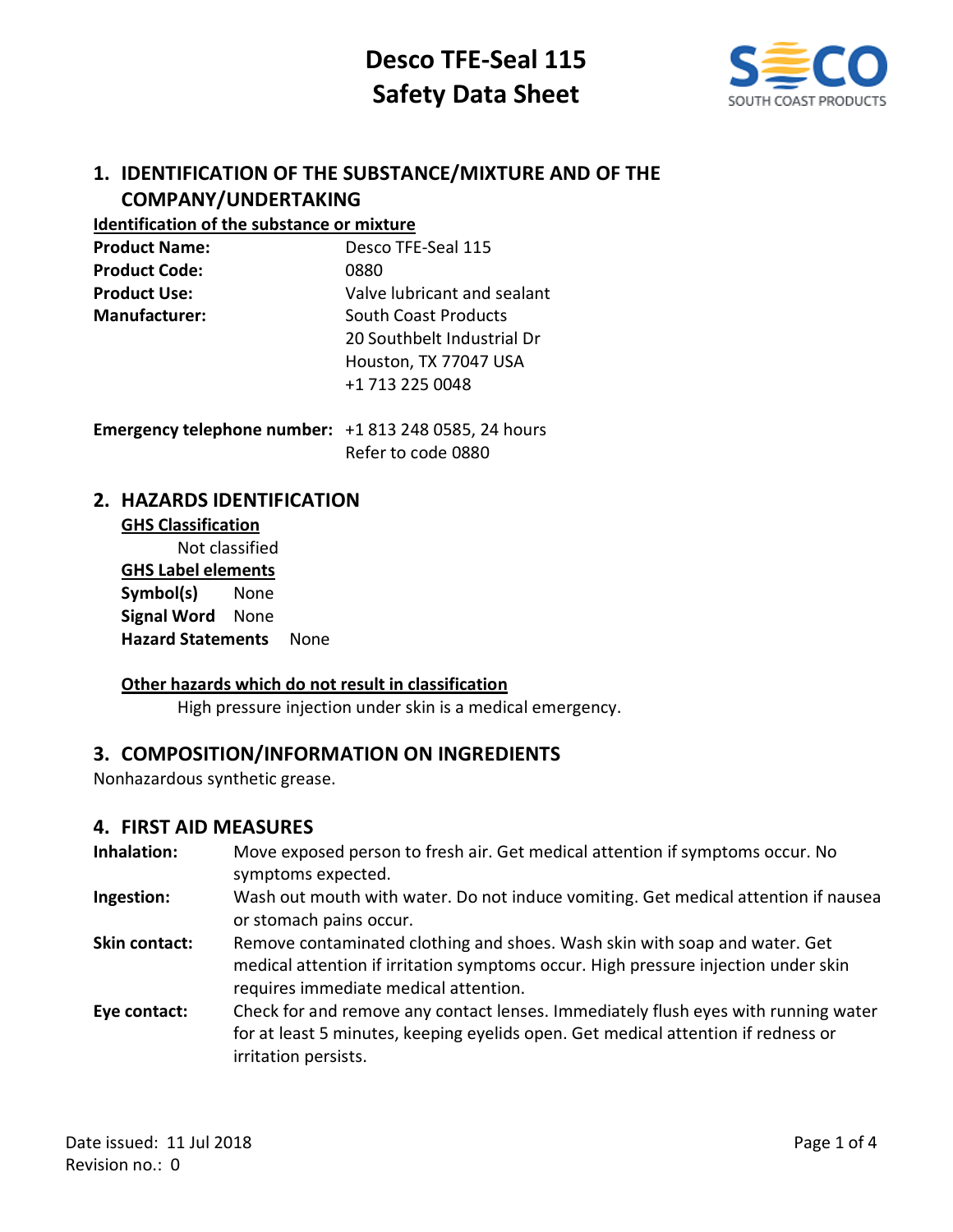

## **5. FIRE-FIGHTING MEASURES**

| Suitable media:<br>Not suitable:<br><b>Combustion products:</b> | Use dry chemical, $CO2$ , water spray (fog) or foam.<br>Do not use water jet.<br>Carbon monoxide, carbon dioxide, toxic fluorides,<br>perfluoroisobutylene.         |
|-----------------------------------------------------------------|---------------------------------------------------------------------------------------------------------------------------------------------------------------------|
| Special protective equipment<br>for fire-fighters:              | Fire-fighters should wear appropriate protective equipment and self-<br>contained breathing apparatus with a full face-piece operated in<br>positive pressure mode. |

### **6. ACCIDENTAL RELEASE MEASURES**

**Personal precautions:** Wear appropriate personal protection equipment (see section 8). **Environmental precautions**: Causes slipping hazard. Recover free product. If small amount, clean residue with soap and water. Otherwise use suitable oil adsorbent. Dispose of material in accordance with all regulations. Keep product out of sewers and watercourses. Advise authorities if large amounts of product enters waterways or extensive land areas.

### **7. HANDLING AND STORAGE**

**Handling:** Wear appropriate personal protection equipment (see section 8). Do not eat, drink or smoke when using. Wash thoroughly after handling. Follow good hygiene and housekeeping practices. **Storage:** Store in cool dry area in original or equivalent container in accordance with all regulations. Do not expose to extreme heat or flame. Store below 65°C, away from strong oxidizers and acids.

### **8. EXPOSURE CONTROLS/PERSONAL PROTECTION**

| <b>Control parameters:</b>   | No occupational exposure limits.                                                  |
|------------------------------|-----------------------------------------------------------------------------------|
| <b>Engineering controls:</b> | Use with adequate ventilation.                                                    |
| <b>Eye/face protection:</b>  | Safety glasses. Ensure eye bath is to hand.                                       |
| <b>Hand protection:</b>      | Protective gloves if prolonged or repeated contact is unavoidable.                |
| Skin protection:             | No additional protection required beyond normal industrial attire is<br>required. |
|                              |                                                                                   |

**Respiratory protection:** No special measures required.

### **9. PHYSICAL AND CHEMICAL PROPERTIES**

| <b>Appearance and odor:</b>      | Black grainy semi-solid, mild odor  |
|----------------------------------|-------------------------------------|
| pH:                              | Not applicable, insoluble in water  |
| Flash point:                     | >230°C (450°F) (Cleveland open cup) |
| <b>Evaporation rate:</b>         | No data                             |
| <b>Upper flammability limit:</b> | No data                             |
| Lower flammability limit:        | No data                             |
| Vapor pressure:                  | No data                             |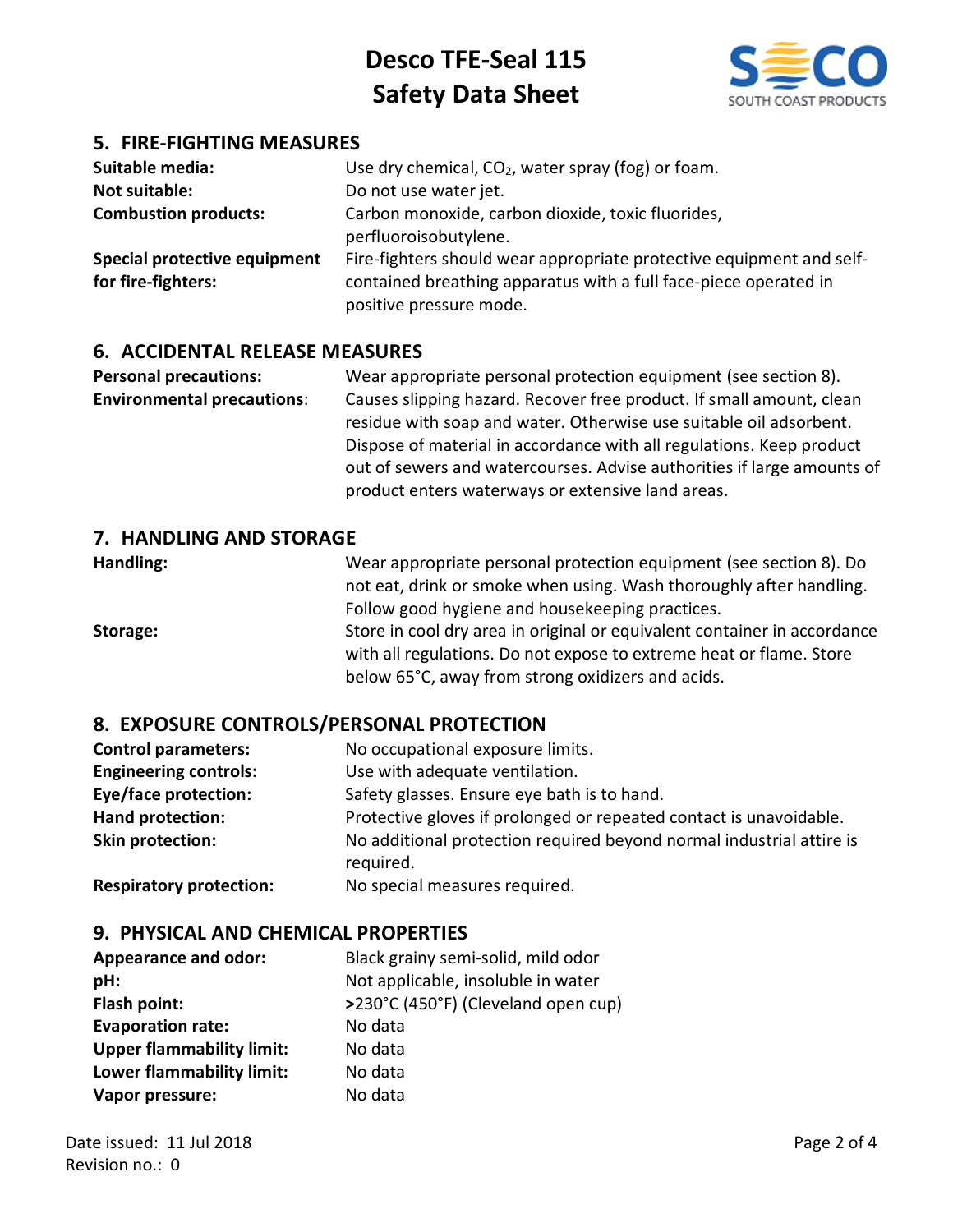

| Vapor density:           | No data                                                           |
|--------------------------|-------------------------------------------------------------------|
| <b>Relative density:</b> | 1.1                                                               |
| Solubility:              | Insoluble in water, soluble in alcohols and petroleum distillates |
| Viscosity:               | Cone penetration (ASTM D217) 220-240                              |

### **10. STABILITY AND REACTIVITY**

| <b>Chemical stability:</b>     | Stable                                                                    |
|--------------------------------|---------------------------------------------------------------------------|
| <b>Conditions to avoid:</b>    | Extreme heat                                                              |
| Incompatible materials:        | Strong oxidizers                                                          |
| <b>Hazardous decomposition</b> |                                                                           |
| products:                      | Carbon monoxide, carbon dioxide, toxic fluorides,<br>perfluoroisobutylene |

### **11. TOXICOLOGICAL INFORMATION**

| <b>Acute toxicity:</b>         | No ingredients reported to be acutely toxic.                                               |
|--------------------------------|--------------------------------------------------------------------------------------------|
| Irritation:                    | May cause mechanical irritation on contact with eyes.                                      |
| <b>Corrosivity:</b>            | No ingredients reported to be corrosive.                                                   |
| Sensitization:                 | No ingredients reported to be respiratory or skin sensitizers.                             |
| <b>Germ cell mutagenicity:</b> | No ingredients reported to have mutagenic effects.                                         |
| Carcinogenicity:               | No ingredients reported to be carcinogenic.                                                |
| <b>Reproductive toxicity:</b>  | No ingredients reported to have reproductive effects.                                      |
| STOT - single exposure:        | No ingredients reported to have specific target organ toxicity single<br>exposure effects. |
| STOT - repeated exposure:      | Product may remove oils from skin with repeated or prolonged<br>exposure.                  |
| <b>Aspiration hazard:</b>      | No data available.                                                                         |

### **12. ECOLOGICAL INFORMATION**

| Ecotoxicity:               | No ingredients reported to be dangerous for the environment. |
|----------------------------|--------------------------------------------------------------|
| Persistence/degradability: | No data available.                                           |
| <b>Mobility:</b>           | No data available.                                           |

### **13. DISPOSAL CONSIDERATIONS**

**Waste disposal:** Generation of waste should be avoided or minimized where possible. Empty containers may contain residue. Dispose of non-recyclable material via licensed waste disposal operator. Follow all applicable regulations.

### **14. TRANSPORT INFORMATION**

| DOT (US): | Not regulated |
|-----------|---------------|
| IMDG:     | Not regulated |
| IATA:     | Not regulated |